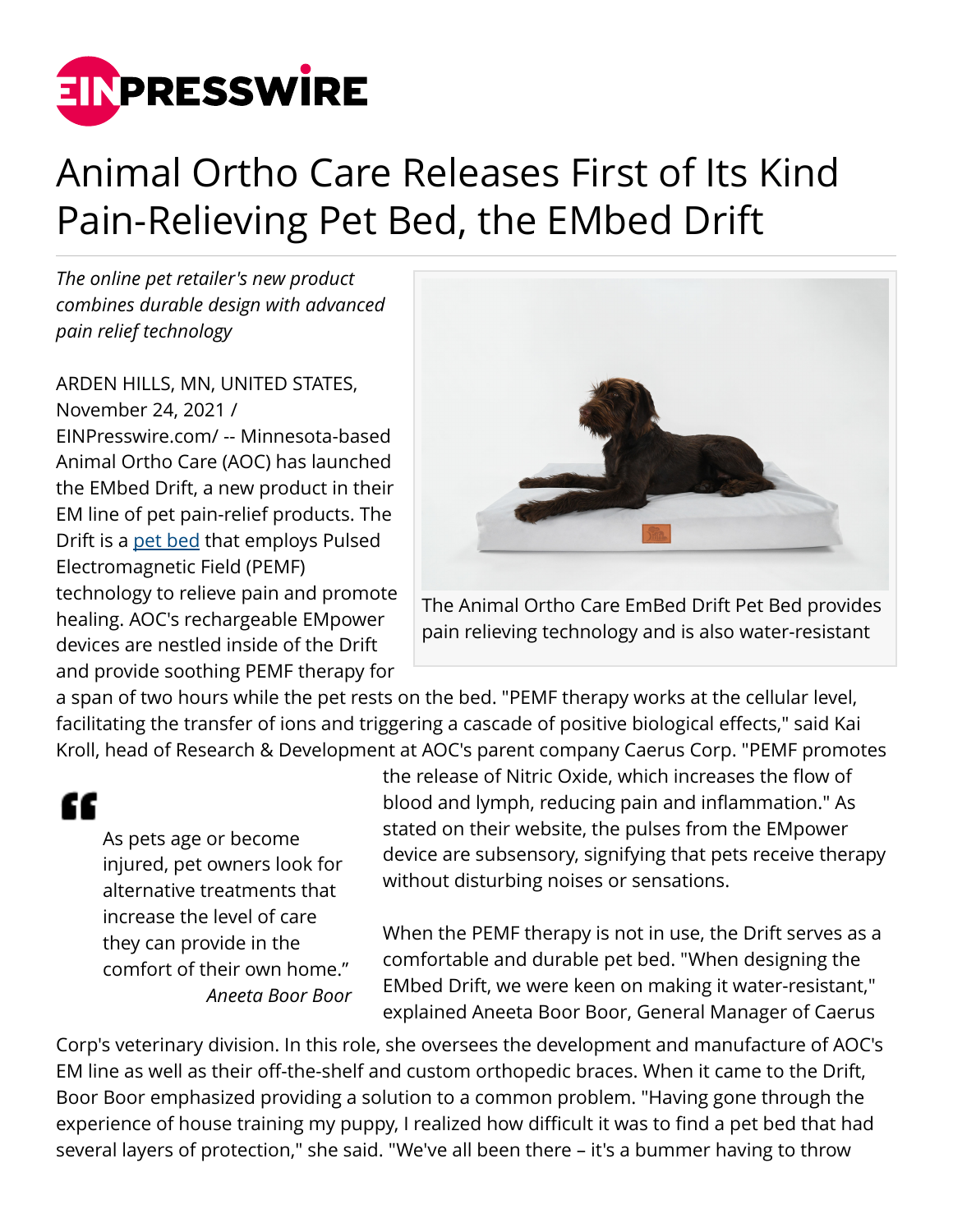away a urine-soaked pet bed. With this design, we provided two layers of protection for spills, urine, and other messes. The inner layer is wipeable, and both the inner and outer covers can easily be removed and tossed in the wash." The Drift is available in two sizes, which retail for \$329 for the Small or \$499 for the Large. Both sizes of the Drift are available on the company's website.

AOC's pet bed announcement comes just a month after the company's release of Haute Wheels, a line of adjustable pet wheelchairs. Boor Boor emphasized the need that these products address, saying, "As pets age or become injured, pet owners look for alternative treatments that increase the level of care they can provide in the comfort of their own home. It's awesome to be part of a team that creates such amazing products."

###

About Animal Ortho Care

Animal Ortho Care (AOC) is a Minnesota-based veterinary medical

The EmBed Drift Pet Bed comes in a large and small size to accommodate a wide range of pets



company that specializes in mobility and pain management solutions for pets and domesticated animals. The online retailer offers a wide range of custom braces and prosthetics, soft supports, pain relief devices, and adjustable pet wheelchairs alongside other pet essentials. AOC is part of Caerus Corp's family of companies.

[Learn more about Animal Ortho Care](http://www.aocpet.com/)

[Learn more about Caerus Corp](http://www.caeruscorp.com)

Aneeta Boor Boor Animal Ortho Care [email us here](http://www.einpresswire.com/contact_author/3204212)